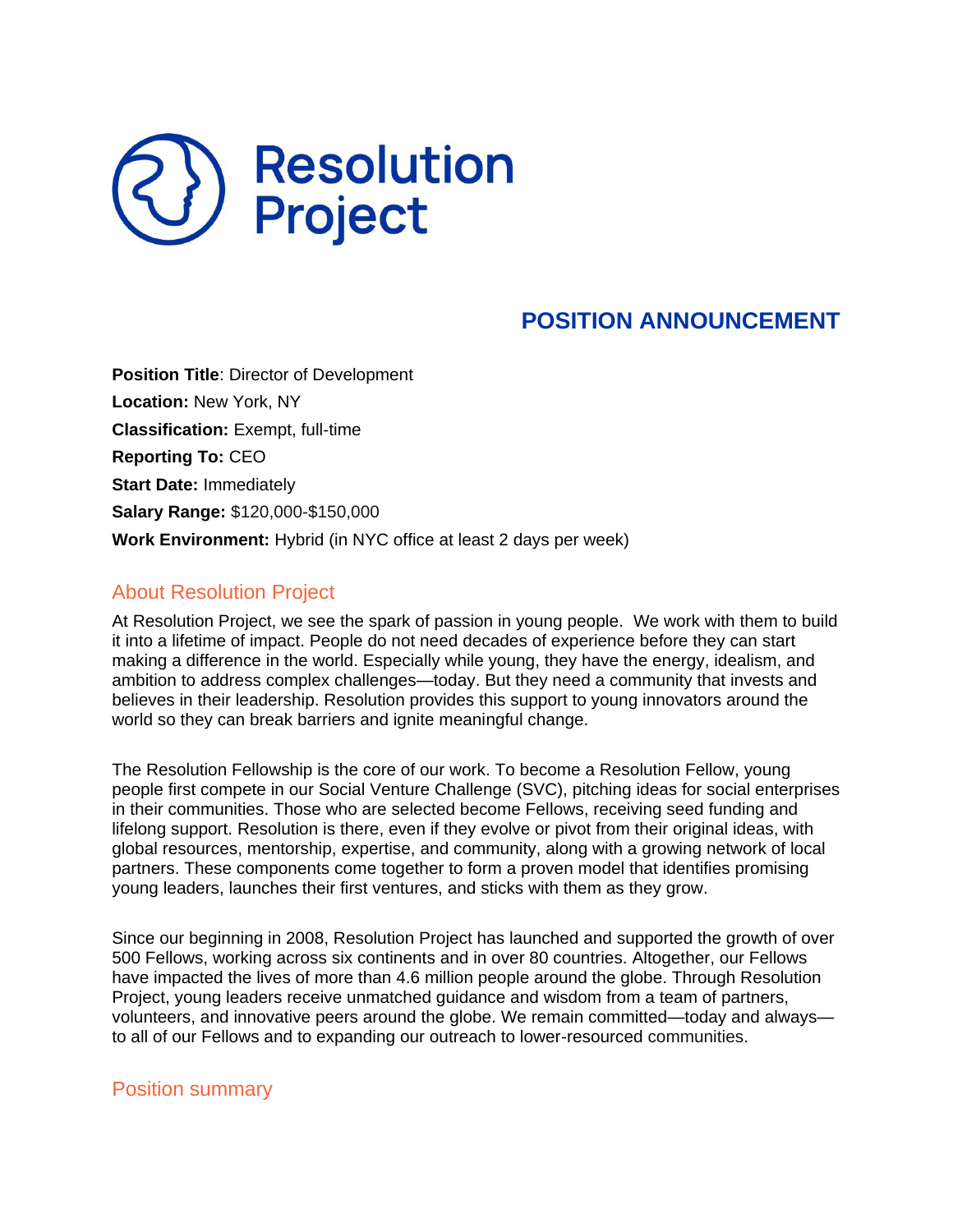Resolution seeks to hire a Director of Development ("Director") as a frontline fundraiser, department head, and key member of the leadership team. The Director will provide clear vision, leadership, and direction on effective strategies for meeting Resolution's annual revenue goals (\$3.4MM) and growing its revenue potential to support greater impact for years to come. This individual will work closely with the CEO to design fundraising approaches and deploy the CEO and Board for maximum effectiveness. The Director will manage a portfolio of existing corporate and foundation relationships; and identify, cultivate, solicit and steward new individual, foundation and corporate donors. This individual will also oversee existing department systems, staff, and practices to direct scaling efforts. Resolution has a strong Board and Advisory Board in place with whom the Director will partner to cultivate, solicit, and steward donors. The Director will partner with an events consultant, staff, and volunteers to plan, execute, and grow two major annual fundraising events, two large annual campaigns, as well as several smaller events throughout the year. The Director will also work with volunteer leadership to support various fundraising activities for the broader volunteer community. The Director will lead a department including an Assistant Director of Communications, Senior Community Engagement Associate, Development Coordinator, and soon to be hired Development Associate, and will be responsible for directly managing 2-3 of these individuals.

This opportunity is perfect for someone who is skilled in fundraising and who thrives at building and sustaining meaningful relationships. The position requires a passionate, detail-oriented, hard-working individual who can set direction, execute on planned activities, and build deep and lasting relationships with donors and team members. The successful candidate will have a proven track record of success in front line fundraising and will bring the ability to expand on Resolution's existing base.

The candidate must have a flexible schedule, be prepared to join meetings and conference calls earlier and later than regular business hours – including some weekends – and be willing to travel occasionally.

# Key responsibilities

### *Fundraising Strategy*

- Work with the CEO to design, execute, manage, and evaluate a comprehensive fundraising strategy that allows the organization to grow and increase our impact.
- Develop and deepen relationships with foundation and corporate prospects and partners, and expand Resolution's network of individual donors.
- Grow a scalable, renewable major gifts program.
- Design, execute, and assess giving campaigns and donor appeals.
- Oversee all fundraising communications strategy for the organization, serving as a thought partner to the Assistant Director of Communications and CEO.

### *Direct Fundraising*

 Manage and expand a portfolio of individual donors and prospects with the capacity to make major gifts, leading face-to-face solicitations and other direct engagement, and deploying the CEO to participate in or lead solicitations where appropriate.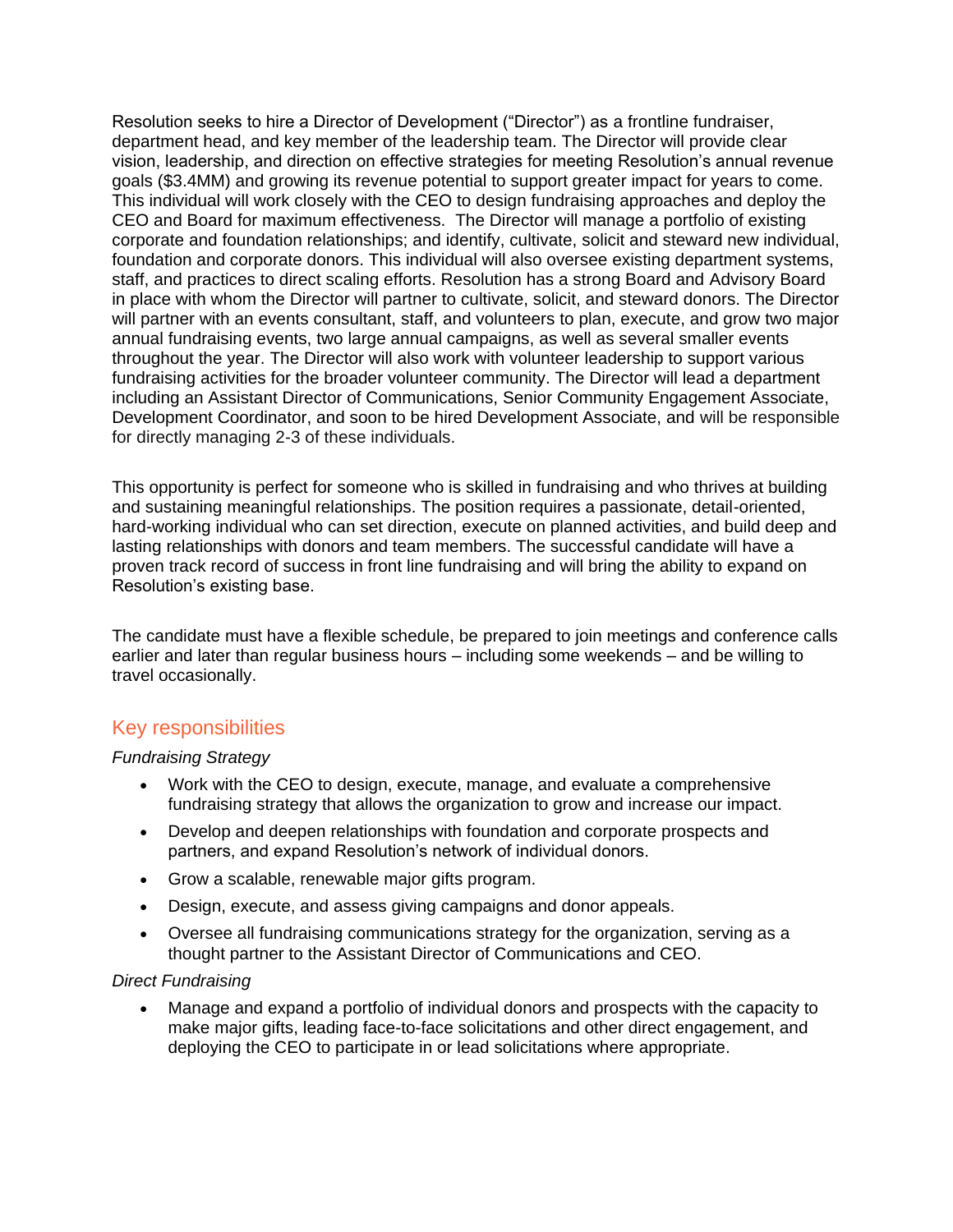- Proactively develop goals, strategies, cultivation, solicitation and stewardship plans for each donor, ensuring that each one receives frequent personalized engagement, with the support of the rest of the development team.
- Oversee messaging, talking points, proposals, and materials for development activity created by the development and communications team.
- Supervise staff members conducting prospect research, donor outreach, Salesforce data management, and creation of fundraising activity reports.
- Secure and steward event sponsors.

### *Leadership*

- Manage, mentor, and support all Development & Communications staff.
- Provide goals and projections to inform the annual budgeting process.
- Attend board meetings and work with board members to assist with fundraising objectives.
- Represent Resolution at relevant conferences, workshops and meetings.
- Actively participate in organization-wide strategy discussions and ongoing conversations as a Department Head.
- Foster a collaborative environment and manage cross-organizational relationships.
- Lead on special projects as determined by opportunity and need.

*Other duties as requested.*

# **Qualifications**

The ideal candidate has at least 7 years of demonstrated fundraising experience and success with progressively increasing responsibility.

- Experience building and growing a major and HNWI donor program with demonstrated success in revenue growth
- Demonstrated ability to work effectively with many constituencies, including board members, corporate partners, donors who are volunteers, family offices and foundations, institutional funders, and ultra-high net worth prospects
- Strong network within the philanthropic community
- Prior management experience
- Excellent interpersonal, written, and verbal communication skills with vigilant attention to detail and demonstrated ability to meet high-quality standards
- Computer literacy, including extensive knowledge of Microsoft Office (Word, Excel, PowerPoint) and Google Suite
- Experience with donor database software (Salesforce preferred, but training is available)
- Commitment to the principles of Inclusion, Diversity, Equity, Access, and Learning (outlined here in our DEI statement: [https://resolutionproject.org/deistatement/\)](https://resolutionproject.org/deistatement/)
- Resolution requires that all staff be fully vaccinated with an FDA or WHO authorized vaccine (or approved for an exemption as a reasonable accommodation due to a